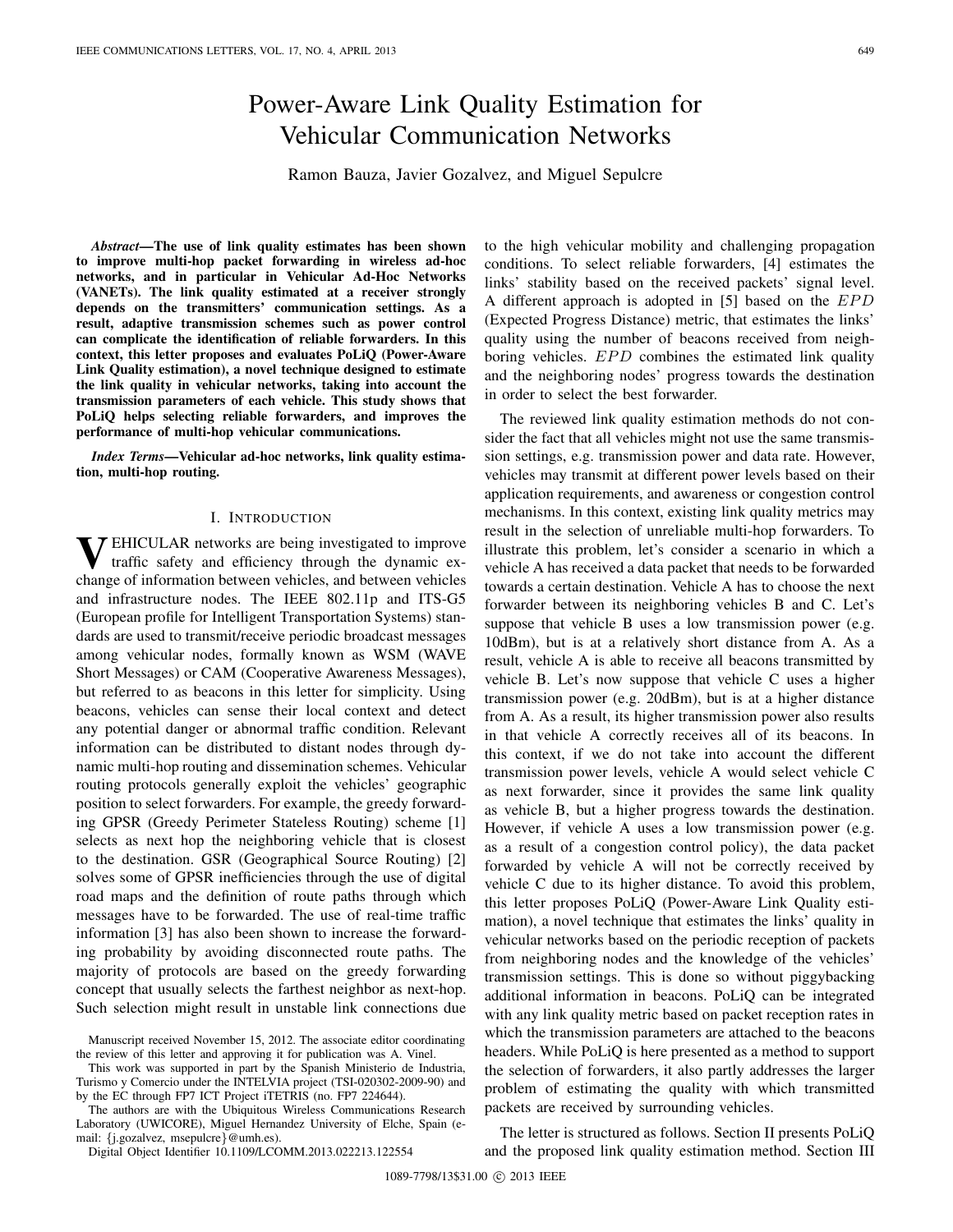reports PoLiQ's performance when applied to two different multi-hop routing protocols. Finally, section IV summarizes the letter's contributions and potential of PoLiQ.

## II. POWER-AWARE LINK QUALITY ESTIMATION

This study considers a vehicular network where vehicles periodically transmit beacons. In this network, the link quality experienced by vehicle  $i$  based on the beacons transmitted by vehicle  $j$  can be expressed in terms of the beacon reception rate  $R_{ji}$ .  $R_{ji}$  is computed as the ratio between the number of beacons vehicle  $i$  receives from vehicle  $j$  within a given time window,  $T_w$ , and the number of beacons transmitted by vehicle  $j$  during the time window.  $R_{ji}$  is strongly influenced by vehicle  $j$  transmission settings, for example its transmission power level  $Pt_j$ . Let's now consider that vehicle i has to forward a data packet, and wants to select the most reliable forwarder from its set of neighboring vehicles, N. Based on the reasoning previously exposed, the next forwarder must be chosen considering the link quality of the forward link,  $R_{ij}$ , instead of selecting it based on only the link quality of the reverse link  $R_{ji}$ . While  $R_{ji}$  is directly measurable by the forwarding vehicle  $i$  based on the beacons received from vehicle  $j$ ,  $R_{ij}$  needs to be estimated. To this aim, PoLiQ proposes a new method for vehicle  $i$  to estimate the link quality  $R_{ij}$  with which each neighboring vehicle j would receive the forwarded data packet if selected as relay node. The estimation takes into account the transmission settings (in this letter, the transmission power level) of vehicle  $i$  and its neighboring nodes. The  $R_{ij}$  estimate for all  $j \in N$  will then be used by vehicle  $i$  to decide which neighboring vehicle will be selected as next forwarder.

The proposed link quality estimate  $R_{ij}$  is defined as a function of the measured beacon reception rate,  $R_{ji}$ , the transmission power  $Pt_i$  of vehicle i, the neighbor's transmission power  $Pt_j$ , the visibility conditions  $Vis_{ij}$  between vehicle i and vehicle j (with  $Vis_{ij} = Vis_{ji}$ ), and the CBT (Channel Busy Time) sensed on the wireless channel:

$$
R_{ij} = f(R_{ji}, Pt_i, Pt_j, Vis_{ji}, CBT)
$$
 (1)

It is important noting that vehicle  $i$  knows the neighbor's transmission power  $Pt<sub>j</sub>$  from the headers of the received beacons [6]. The visibility conditions between the two vehicles, here classified as Line of Sight (LOS) or Non-Line of Sight (NLOS), can be identified using digital road maps and the nodes' geographic position included in beacons. Finally, the CBT is defined as the fraction of time the channel is regarded as busy [6], thereby providing a measure of the channel load (the higher the load, the higher the probability to experience packet collisions), and can be measured at the wireless interface. The procedure to estimate  $R_{ij}$  is as follows:

1) Vehicle *i* computes  $R_{ji}$  based on the beacons it correctly receives from vehicle  $j$  in  $T_w$  and estimates the average received power level  $Pr_{ii}$ . Since vehicle i has only access to the received power level of correctly received beacons (i.e. the received power level of beacons received with errors and beacons that are not sensed is not available), the average received power level needs to be obtained analytically or empirically based on other observable metrics. To this aim, a link quality function Q*Link* relating the beacon reception rate and the average received power level for a given CBT and  $Vis_{ij}$  is employed to obtain  $Pr_{ji}$ , which will be later detailed:

$$
Pr_{ji} = Q_{Link}^{-1}(R_{ji}, Vis_{ji}, CBT)
$$
 (2)

2) Assuming that an increment in the transmission power level is reflected by an increase of the same magnitude in the average received power level, vehicle  $i$  estimates the average received power  $Pr_{ij}$  for the packets it transmits towards its  $j^{th}$  neighbor in  $T_w$  as:

$$
Pr_{ij} = Pr_{ji} + \Delta Pt \tag{3}
$$

where  $\Delta P t$  is defined as:

$$
\Delta P t = P t_j - P t_i \tag{4}
$$

3) R*ij* can then be obtained using the Q*Link* function and the value of  $Pr_{ij}$  obtained in equation (3):

$$
R_{ij} = Q_{Link}(Pr_{ij}, Vis_{ji}, CBT)
$$
 (5)

Using the estimated link quality  $R_{ij}$  rather than the measured  $R_{ji}$  allows for a more fair comparison of the link quality of the neighboring vehicles. The metric proposed in this letter takes into account the transmission power level of neighboring vehicles, and assumes that the beacons always have a fixed size and are transmitted at the default data rate. However, it could be expanded to consider data rates and beacon sizes.

Fig. 1 shows an example of the Q*Link* function under LOS conditions, that relates the packet reception rate with the average received power level for different CBT levels (from  $CBT = 0\%$  to  $CBT = 60\%$ ). The figure has been obtained through simulations considering the simulation settings described in section III. For a given CBT, the average packet reception rate depends on packet collisions, the distance between two communicating vehicles (and hence the average received power level as a result of the pathloss), the shadowing and fast fading propagation effects. Fig. 1 was obtained by evaluating a wide range of distances between two communicating vehicles under different CBT levels. Fig. 1 also illustrates the described PoLiQ process to obtain R*ij* when a  $R_{ji} = 0.2$  is measured under  $CBT = 60\%$  and  $\Delta Pt = 8dB$ .

The rapid variation of VANET conditions would hinder a reliable real time construction of Q*Link*. On the other hand, deploying PoLiQ in real systems could be based on a set of pre-calculated Q*Link* functions for a wide range of conditions (CBTs and visibility conditions); pre-calculated Q*Link* functions would only consume runtime memory. The Q*Link* functions could be also cooperatively updated and refined based on the collection of packet reception statistics by multiple vehicles. Additionally, the visibility conditions could be derived considering also the presence of surrounding obstructing vehicles (and not only buildings) based on the positioning and vehicles' information included in CAMs.

## III. PERFORMANCE EVALUATION

PoLiQ can be applied to any link quality metric based on packet reception rates. To demonstrate its benefits, PoLiQ is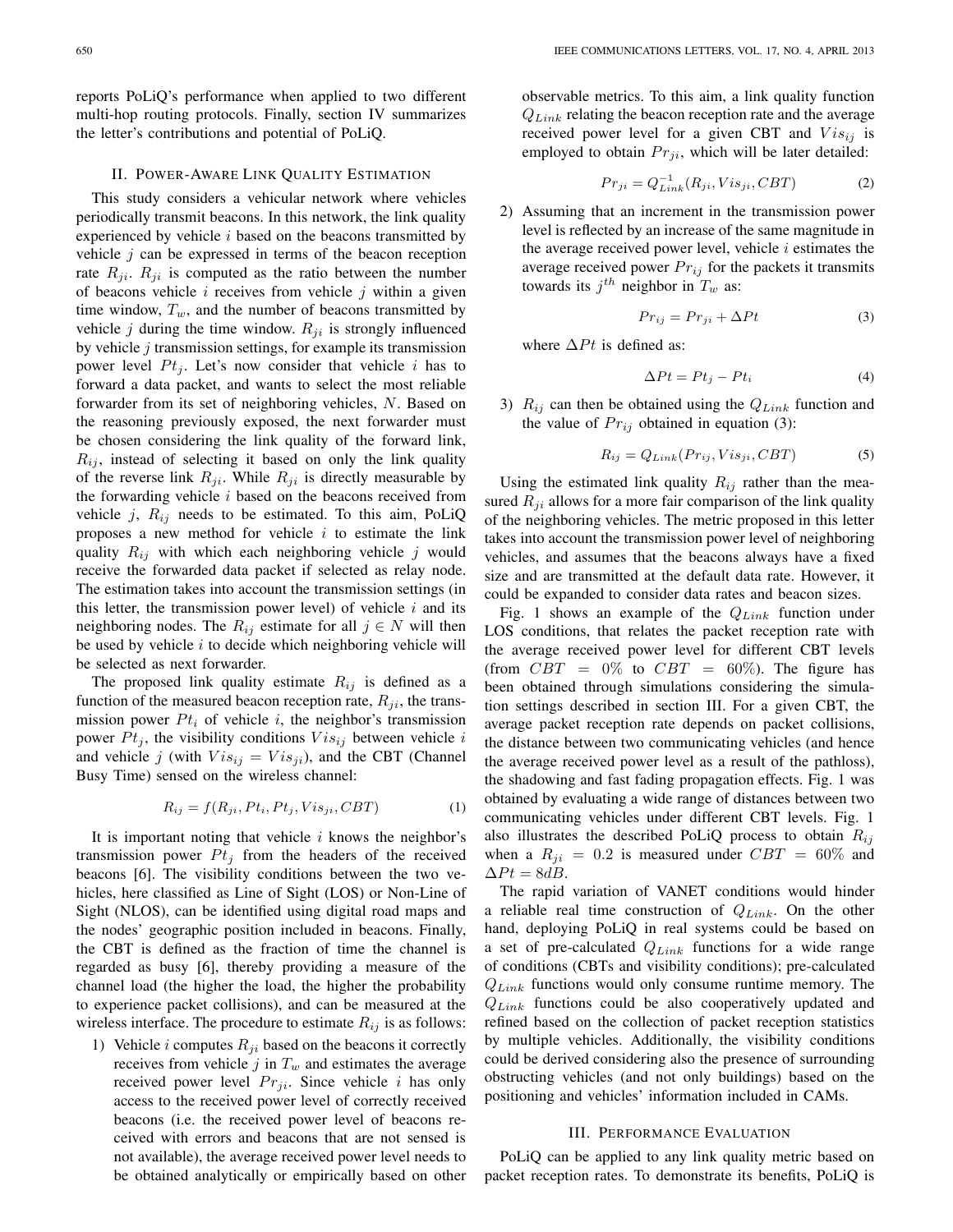

Fig. 1: Example of Q*Link* function used in PoLiQ to obtain the estimated link quality metric.

combined in this work with the EPD metric in order to improve the selection of reliable forwarders. EPD uses ETT (Expected Transmission Time) to evaluate the link quality:

$$
ETT = \frac{1}{(1 - p_f)(1 - p_r)} \frac{S}{B}
$$
 (6)

where  $p_f$  and  $p_r$  are the packet loss rates of forward and reverse links, respectively,  $S$  is the packet size, and  $B$  is the transmission rate. EPD selects the next forwarder based on the ETT link quality metric using the following equation:

$$
EPD = \frac{d}{ETT^{\alpha}}\tag{7}
$$

where  $d$  is defined as the progress distance of a neighbor towards the destination, and  $\alpha$  is a weight factor adjusting the relationship between  $ETT$  and d. Without PoLiQ, the assumption of  $p_r = p_f = 1 - R_{ji}$  is typically considered. The integration of PoLiQ in EPD is done by computing the packet loss probabilities of forward and reverse links following the proposed procedure, and then  $p_f = 1 - R_{ij}$  and  $p_r = 1 - R_{ji}$ .

To test PoLiQ's capability to increase the reliability in the selection of next forwarders, the performance of two vehicular routing protocols is compared using the original EPD metric or the *EPD* metric integrating the PoLiQ proposal with  $T_w =$ 5s. In particular, the study considers the GPSR and LANE-RP (Lane-based Vehicular Density Estimation Routing Protocol) protocols. LANE-RP is a simple protocol proposed here that uses road topology maps. Differently from other approaches that select the shortest path towards the destination, LANE-RP forwards the packets over the streets with higher number of lanes. The protocol exploits the fact that streets with a higher number of lanes generally support higher traffic flows, and thus provide higher routing possibilities.

The performance is estimated in a Manhattan urban ns-2 simulation scenario consisting of a uniform grid of 6x6 blocks. All streets have two lanes, except a main avenue that has four lanes and traffic lights at the intersections. The vehicles' movement has been realistically reproduced through the microscopic SUMO traffic simulator. By default, the simulated scenario is characterized by a traffic density of 15 vehicles/km/lane. Vehicles communicate using the IEEE 802.11p standard at 5.9GHz, considering the channel model in [7] and using the PER (Packet Error Rate) curves for the V2V (Vehicle to Vehicle) urban channel reported in [8]. Beacons have a payload of 50Bytes and are transmitted with a 2Hz frequency. Data packets have a payload of 95Bytes in GPSR and 303Bytes in LANE-RP; the higher size for LANE-RP is due to the need to include information about intermediate intersections. Data packets are generated every  $T_d = 0.5s$  at the source node. Both beacons and data packets are transmitted with the IEEE 802.11p 6Mbps transmission mode.

The performance of PoLiQ has been analyzed considering that all vehicles transmit beacons and data packets with the same power level ( $Fixed Pt$  scenario), or considering that vehicles employ different power levels to transmit their beacons (V $ariable$   $Pt$  scenario), while data packets are transmitted at a fixed transmission power. In the latter case, and to avoid any dependency to specific power control algorithms, the vehicles select their beacons' transmit power level randomly between 10dBm and 25dBm.

Fig. 2 shows the end-to-end data PDR (Packet Delivery Ratio) achieved by the GPSR and LANE-RP routing protocols in the  $Fixed Pt$  and  $Variable Pt$  scenarios. The performance is shown when applying the EPD metric and the EPD metric together with PoLiQ  $(EPD+PoliQ)$ . The x-axis of the figure represents the power level at which the data packets are transmitted. In the case of the  $Fixed$   $Pt$  scenario both beacons and data packets are transmitted at the same power level. On the other hand, the  $Variable$   $Pt$  scenario considers random power levels to transmit beacons. Fig. 2 does not include the  $EPD+Pol$ -PoLiQ performance under the  $Fixed$  Pt scenario since the PoLiQ effect is only observed when vehicles have different transmission settings. This figure shows that the LANE-RP protocol always outperforms GPSR as a result of the selection of route paths with more dense traffic conditions. These paths present more potential forwarders and thus more routing possibilities. The results depicted in Fig. 2 clearly show that the performance of routing protocols incorporating the original EPD metric is importantly degraded when vehicles have different beacons' transmission power levels compared to the  $FixedPt$ scenario; the PDR reduction is more significant at low data transmission power levels. This degraded performance is due to the fact that EPD wrongly estimates the quality of the neighbors' links when vehicles transmit beacons with variable power levels. In particular, EPD tends to estimate that the nodes transmitting beacons at higher power levels always offer better quality links. Consequently, these nodes are usually selected as next forwarders. Since these neighbors may not necessarily provide reliable links at a different transmission power level, transmission errors frequently occur when a lower power is employed to forward the data packets. The integration of PoLiQ with the EPD metric provides nearly the same PDR level as when all vehicles transmit at the same power levels. These results show that PoLiQ can successfully assist in the forwarder selection in scenarios with variable power levels.

The selection of unreliable forwarders does not only affect the end-to-end data delivery, but also the communications overhead on the wireless channel which has been identified as a critical aspect to ensure the scalability of vehicular networks. Fig. 3 depicts the generated overhead, measured as the ratio between the number of data packet transmissions conducted at the MAC layer and the data packets successfully delivered to the destination. Fig. 3 shows that the selection